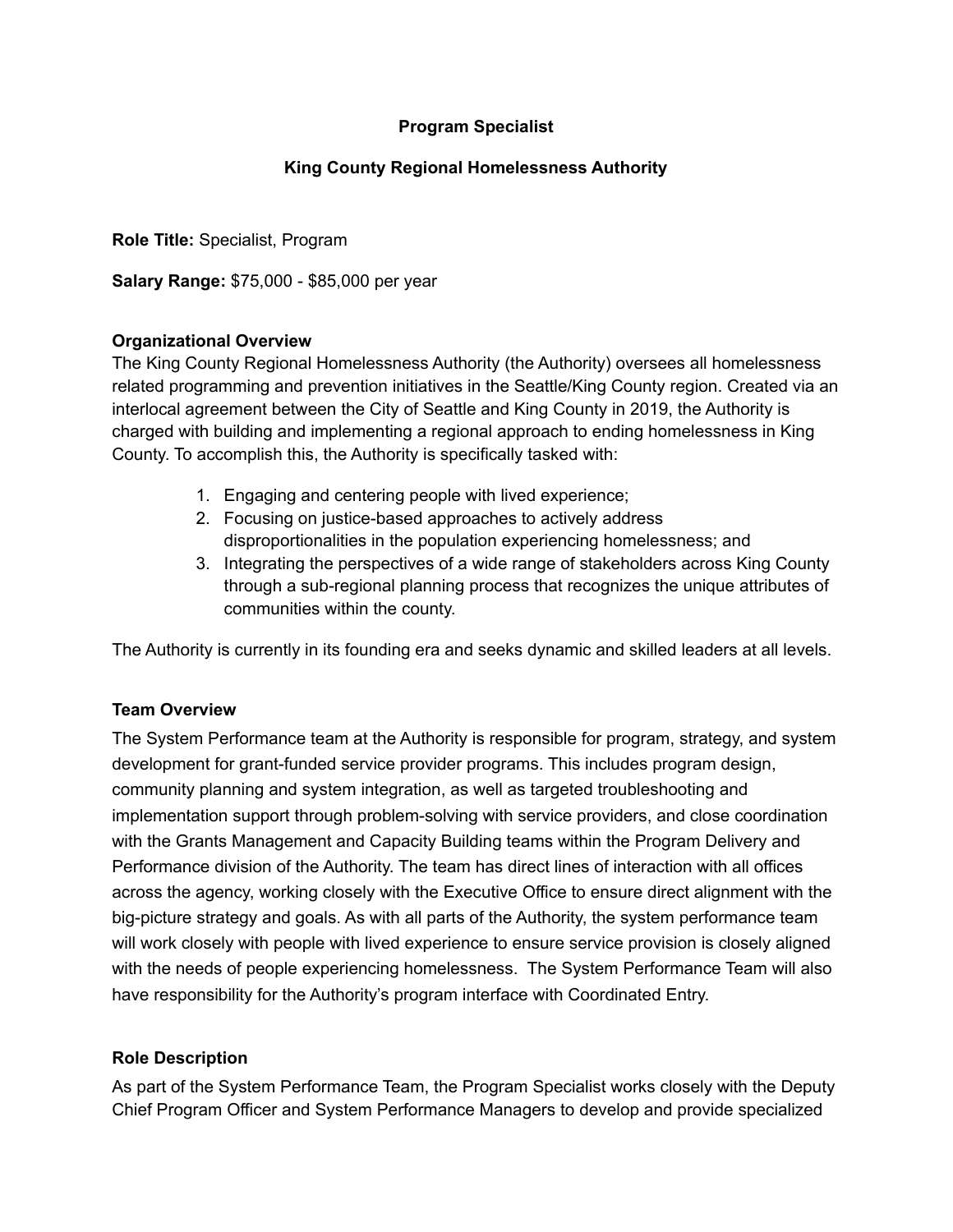content knowledge and expertise on service provider program and performance management, including expertise in specific sub-populations, homelessness system component types, and needs and opportunities within King County sub-regions. This team sits in the Program Delivery and Performance division along with the Grants Management and Regional Capacity teams. As a contributing member of the System Performance team, the Program Specialist works in support of the agency's mission to provide high-quality, customer- centered services to King County community members through specialized support. The Program Specialist will partner closely with the Deputy Chief Program Officer, the System Performance Manager, other division managers, community partners and customers to design service provider program related strategy and oversee that work at the Authority day-to-day.

This role is an individual contributor that has and/or develops a highly focused area of expertise and contributes that expertise to projects related to designing and implementing equity-based, customer-focused programs, working with the Community Impact Division to support the development of performance metrics for programs and systems, and supporting emergent and/or crisis problem solving for homelessness related services. They may also lead specific projects based in this expertise area, informally managing stakeholders, as needed. Reporting directly to a System Performance Manager, this role has no direct reports.

Individual Program Specialists may take on in-depth program content knowledge for specific subpopulations among people experiencing homelesness, or for specific system components, such as permanent housing or outreach programs, and Coordinated Entry. Applicants are encouraged to identify where their primary areas of expertise are as part of the application process.

This position sits within the System Performance team. This team holds work related to [Coordinated](https://kcrha.org/resources/about-coordinated-entry/) Entry operations, including but not limited to:

- Developing and operationalizing system enhancements to ensure continuous improvement of Coordinated Entry
- Partnering with internal and external stakeholders to improve outcomes for people experiencing homelessness
- Managing systems functions and processes to promote equitable, effective, and efficient referrals that lead to stable housing placements
- Working in the Homeless Management Information System (HMIS)

In the initial implementation phase of the Authority, there are significant systems integration and implementation projects that the Authority and the Program Delivery and Performance division will undertake, and the Program Specialist will engage in various projects to support those projects.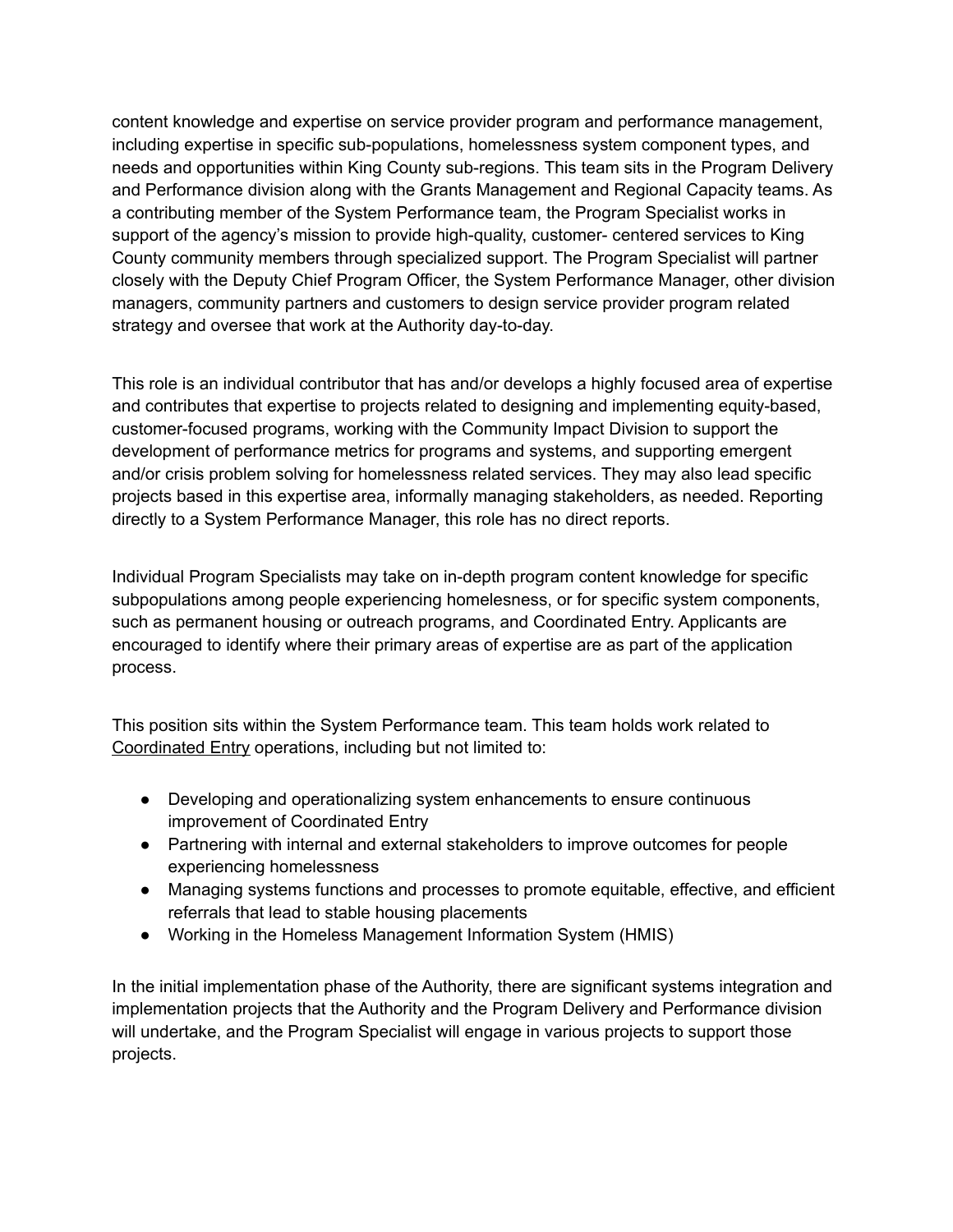The Program Specialist will be ultimately accountable to the Chief Executive Officer and people experiencing homelessness and will be held to the processes that customers of the Authority's services, community groups, and frontline staff establish to ensure that accountability.

# *Accountabilities*

# **Homelessness Services Program Delivery Engagement and Oversight (80%)**

- Serve as an internal expert in homelessness service provision on the System Performance team
- Maintain a high level of understanding in homeless services best practices, public administrative service provision under contract, and the regional homelessness services delivery system to ensure that high quality services are delivered and best practices are continuously integrated into the Authority's service delivery and the region's implementation of Coordinated Entry.
- Collaborate with people with lived experience, homelessness service providers and others with practice area expertise to assist with planning, implementation, service delivery and continuous improvement of best-in-class homelessness service delivery
- Collaborate with project managers and team leads to complete related research and management projects with a focus on homeless services delivery
- Lead specialized project work in the homelessness services delivery field, including developing a work plan to ensure clear identification of objectives and fiscal resources needed for projects of oversight; Manage implementation of project related tweaks as a part of continuous improvement efforts
- Collaborate with the Deputy Chief Program Officer and managers in the Community Impact division to create continuous feedback loops with stakeholder groups to inform vertical resourcing leveraging a data-driven approach on projects of oversight

### **Stakeholder Engagement (20%)**

- Engage relevant stakeholder groups in an ongoing way to drive continuous improvement and design efforts for projects of oversight
- Attend and facilitate relevant meetings with community-based organizations, other government agencies and partners, broadly to support informed design, resource building and resource sharing
- Actively build relationships with innovators across the sector/across sectors to support driving creative innovation and change within workstreams of oversight

### **Minimum Requirements**

● Fluency in equity and racial justice concepts and language, understand their own privilege and power, and is able to bring equity impact analysis to life in the context of their tasks